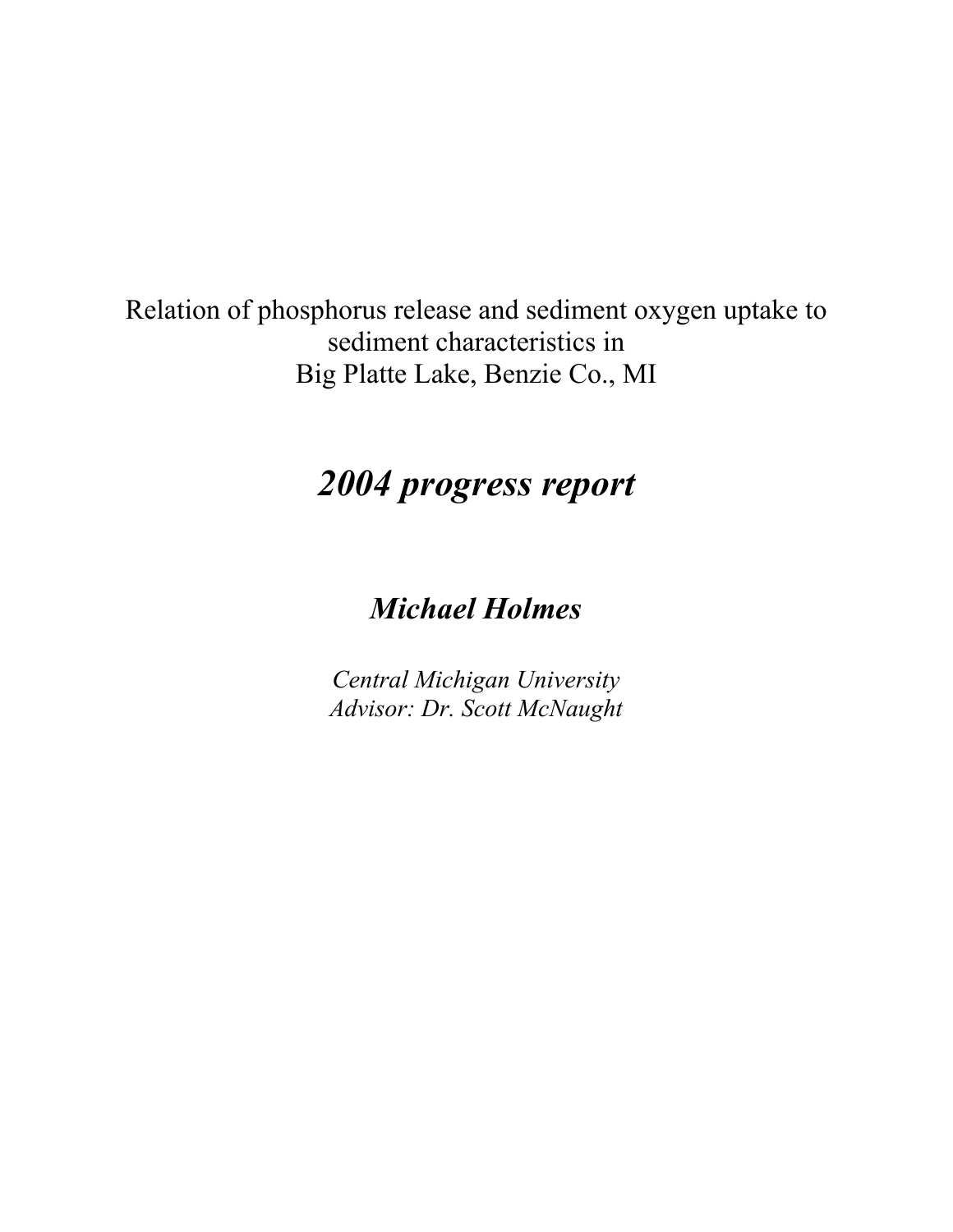**Objectives** 

The overall objective of this study has been to better characterize the sediment throughout Platte Lake and to determine the magnitude of internal phosphorus release. The main goal has been to examine the effect of seasonal variation in hypolimnetic oxygen concentrations on sediment phosphorus release. In order to thoroughly describe the sediment throughout Platte Lake and to accurately compare Platte Lake to other lakes in similar studies, % water, % volatile solids, total sediment phosphorus (mg/g dry), and sediment oxygen uptake (g  $O^2/m^2$ /day) have also been measured. Thus, sediment oxygen uptake along with other sediment parameters should help to better understand oxic/anoxic phosphorus release in Platte Lake.

#### **Methods**

Beginning in February 2004, sediment samples were collected from Platte Lake on six dates for analysis of phosphorus release and/or sediment oxygen uptake. Eight sites were initially chosen in Platte Lake, and sediment oxygen uptake and phosphorus release were separately determined from sediment cores collected from different depths. Early in the study, sediment oxygen uptake was measured in all eight sites per sampling date, and phosphorus release was measured in four of the eight sites per sampling date to allow for one oxic and one anoxic core per site. However, to maximize the number of replicate samples per site, the original eight sites were reduced to four sites based on initial phosphorus release and sediment oxygen uptake rates as well as variation in water depth between sites. In addition, for the last 2004 sampling date (11/14/04), sediment oxygen uptake and anoxic phosphorus release were determined from separate cores collected on the same date. The determination of oxic phosphorus release rates was not conducted on 11/14/04 due to seasonal/time constraints.

Grab samples were collected on the same dates as phosphorus release core samples using a Ponar dredge. Grab samples were taken to determine physical and chemical characteristics of the sediment (% water, % volatile solids, and total phosphorus).

- 2 -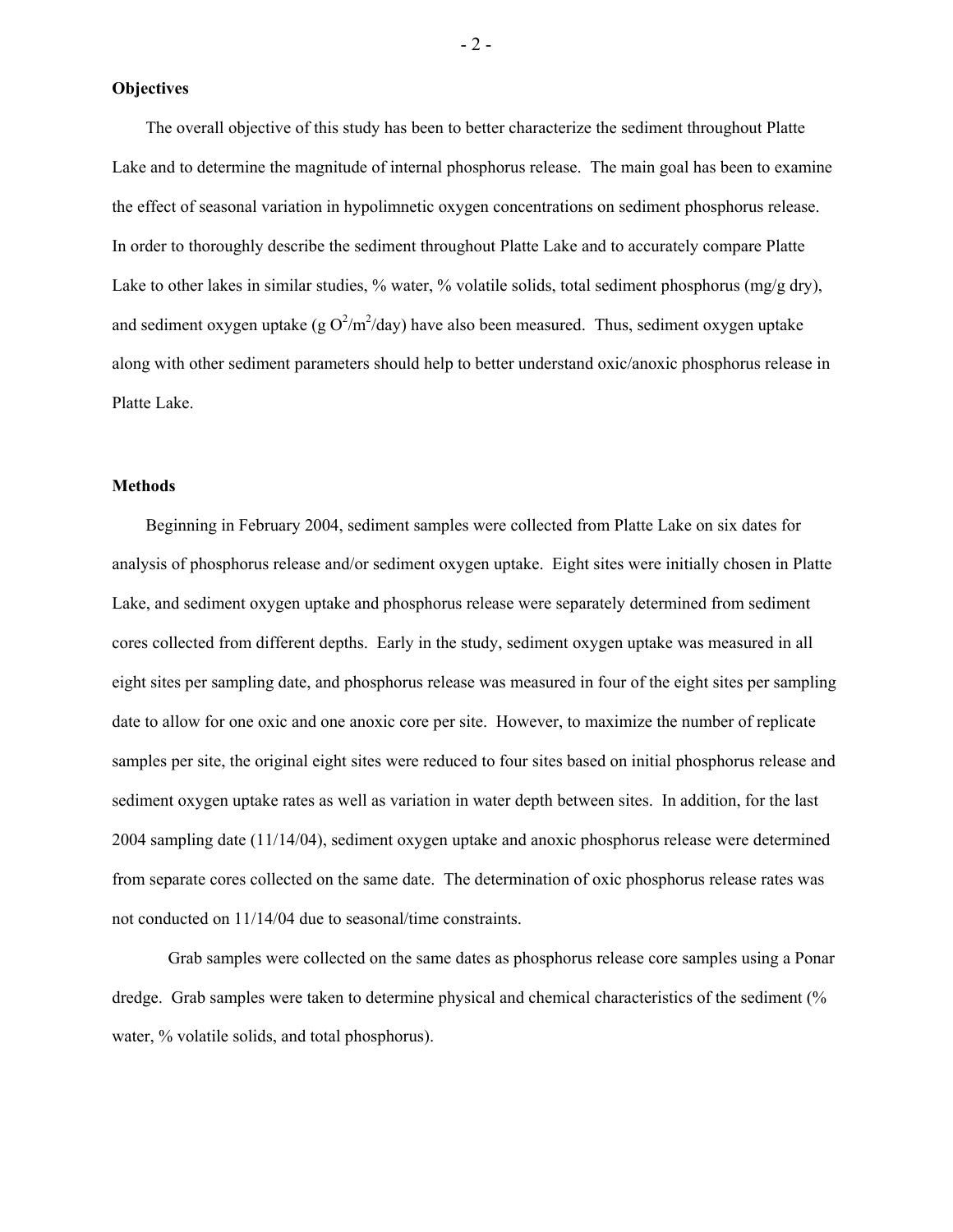### **2004 Provisional Results**

Sediment characteristics in Platte Lake (% water, % volatile solids, and total sediment phosphorus) were determined for 8 locations from grab samples collected on 4 dates (*Table 1*). Overall, % water and total sediment phosphorus were highest in samples collected from site T1-28. For site T1-28, the highest total sediment phosphorus concentration (0.371 mg/g) and the highest water content (79.86%) were measured in the sample collected on 8/10/04. However, site T2-22 yielded the three highest values of % volatile solids, with the sample collected on 11/14/04 producing the greatest volatile solids (14.10%). The lowest total sediment phosphorus value (0.056 mg/g) was found at site T3-2 on 5/17/04, whereas the lowest water content (47.03%) and the lowest volatile solids (3.72%) were from site T3-5 on 6/9/04 (*Table 1*). Site T3-10 yielded a relatively high water content (75.53%) and high volatile solids (13.19%), which were similar to repeated measurements of volatile solids and of water content from site T2-22.

Sediment oxygen uptake was compared for 8 locations in sediment cores collected on 3 dates (*Figure 1*). Site T1-5 yielded the lowest oxygen uptake rate (0.60 g  $O^2/m^2$ /day on 11/14/04), and site T1-28 produced the highest uptake rate  $(3.07 \text{ g O}^2/\text{m}^2/\text{day on } 8/25/04)$ . Two other sediment cores also yielded uptake rates of greater than 2 g  $O^2/m^2$ /day (2.50 g  $O^2/m^2$ /day for T2-22 on 8/25/04; 2.66 g  $O^2/m^2$ /day for T3-2 on 6/30/04). The overall highest oxygen uptake rates were measured in the cores collected on 8/25/04. Of the sites that were monitored on more than one date, sites T1-28 and T2-22 had the overall highest oxygen uptake rates.

Oxic and anoxic phosphorus release rates were measured in sediment cores collected from 8 locations in 2004. Four phosphorus release runs were conducted, and both positive and negative phosphorus release rates were observed. For the first phosphorus release run (*Figure 2)*, only one core yielded a positive phosphorus release rate (anoxic core from site  $T1-12$ ), and the phosphorus release (3  $\mu$ g  $P/m^2$ /day) was comparatively insignificant. The remaining seven cores collected on 5-17-04 showed an uptake of phosphorus (negative release rate). Anoxic phosphorus uptake was greater than oxic uptake for sites T2-22 and T2-5; oxic uptake was greater for sites T1-12 and T3-2 (*Figure 2).* For the second phosphorus release run (*Figure 3)*, two anoxic cores showed positive phosphorus release rates (865 µg  $P/m^2$ /day for T1-28; 474 µg  $P/m^2$ /day for T3-5). The other five cores, including all four oxic cores, from 6-9-04 yielded negative release rates (*Figure 3)*. Unlike the previous phosphorus release runs, the third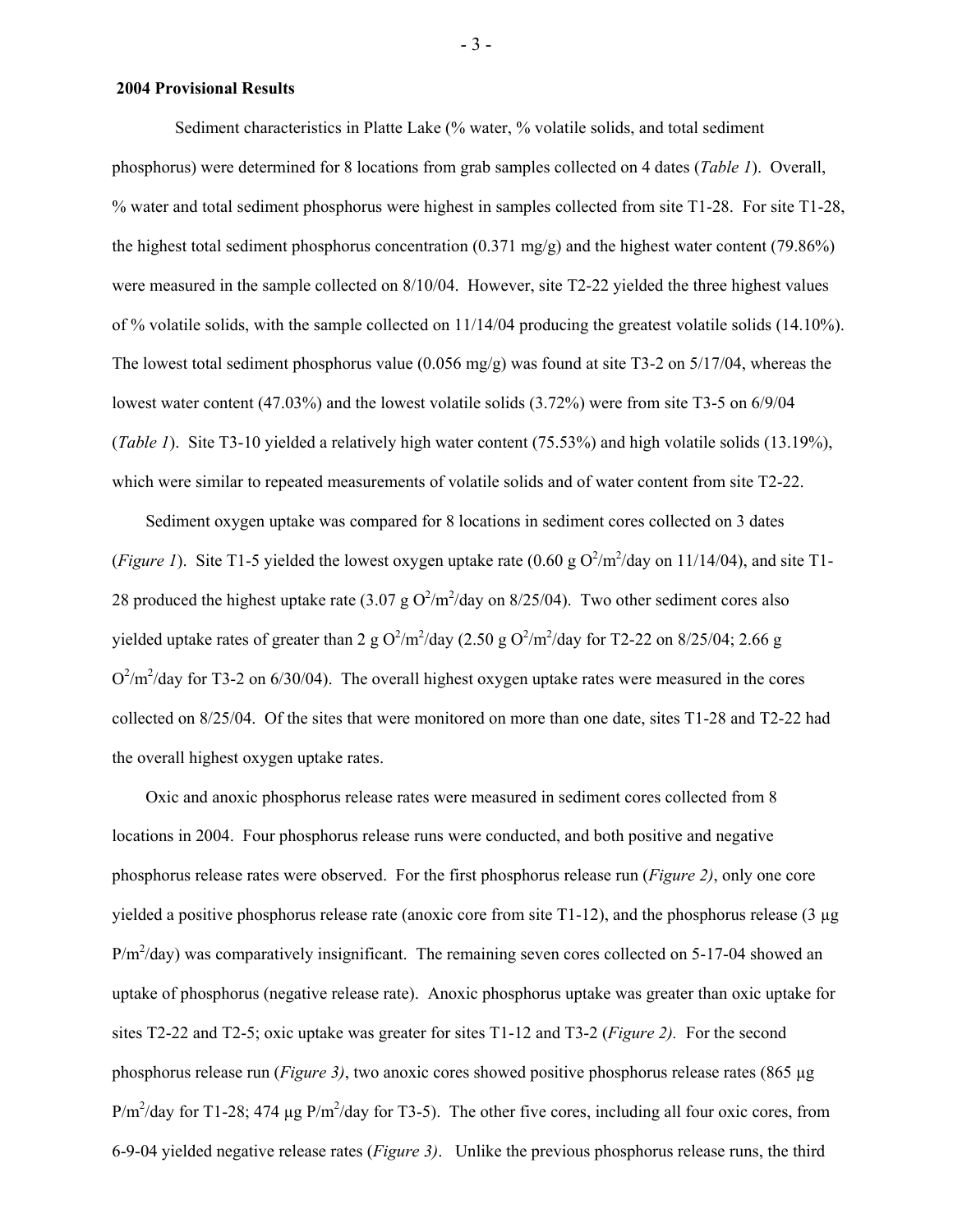phosphorus release run (8/10/04) produced all positive release rates in both oxic and anoxic treatments (*Figure 4*). Site T1-28 again showed the greatest anoxic phosphorus release rate (1021 µg P/m<sup>2</sup>/day). In comparison to anoxic phosphorus release at each site on 8/10/04, oxic phosphorus release at each site was slightly reduced, with the exception of site T1-28 (*Figure 4)*. For the last phosphorus release run of 2004 (11/14/04), all anoxic release rates were positive (*Figure 5)*. The highest phosphorus release rate (1702 µg  $P/m^2$ /day) on 11/14/04 was again found in the anoxic core from site T1-28. On 11/14/04, site T3-5 yielded the second greatest release rate (1365  $\mu$ g P/m<sup>2</sup>/day), with sites T2-22 and T1-12 generating relatively less significant anoxic phosphorus release rates (*Figure 5)*. Considering only the sites sampled on multiple occasions, anoxic phosphorus release was highest for sites T1-28, T2-22, and T3-5 during the fall sampling period (11/14/04), while site T1-12 showed the greatest phosphorus release during the late summer sampling period (8/10/04).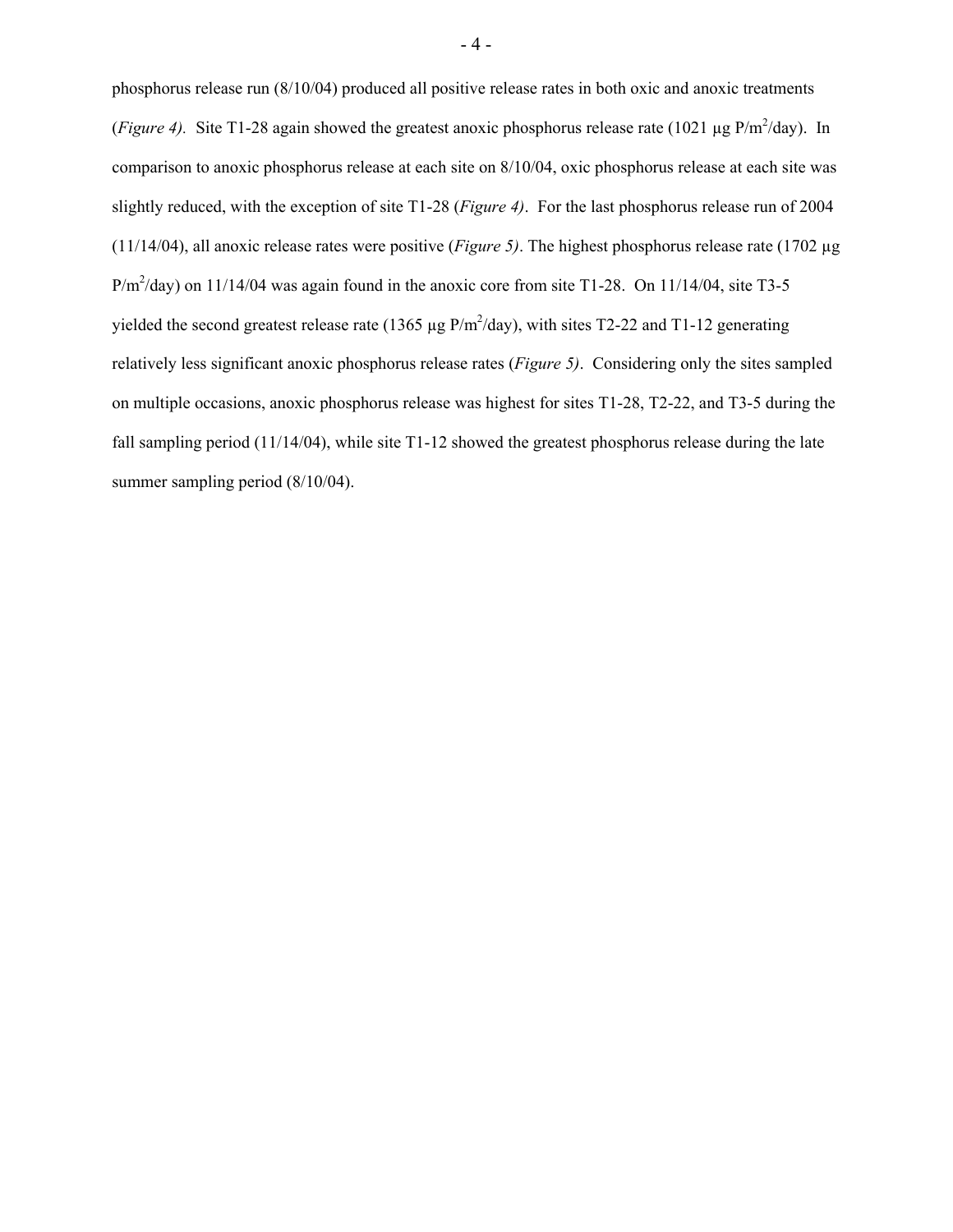**Table 1:** Sediment data of % water, % volatile solids, and total phosphorus (TP) are shown for 8 locations in Platte Lake. Grab samples were collected on 4 dates in 2004. Four sites were examined on each date. The water depth at each site can be identified by the second part of each site designation (i.e. T1-28 corresponds to a depth of 28 m).

l,

|             | 5/17/2004                |                           |                       | 6/9/2004                 |                                  |                      | 8/10/2004        |                                  |                      | 11/14/2004              |                                  |                     |
|-------------|--------------------------|---------------------------|-----------------------|--------------------------|----------------------------------|----------------------|------------------|----------------------------------|----------------------|-------------------------|----------------------------------|---------------------|
| <b>Site</b> | Water<br><b>IContent</b> | Volatile<br><b>Solids</b> | TP.<br>(mg/gl<br>dry) | Water<br><b>IContent</b> | <b>Volatile</b><br><b>Solids</b> | ТP<br>(mg/g <br>dry) | Water<br>Content | <b>Volatile</b><br><b>Solids</b> | ТP<br>(mg/gl<br>dry) | Water<br><b>Content</b> | <b>Volatile</b><br><b>Solids</b> | TP<br>(mg/g<br>dry) |
| T1-28       | ---                      |                           | ---                   | 79.18%                   | 12.26%                           | 0.364                | 77.98%           | 13.02%                           | 0.371                | 79.86%                  | 13.25%                           | 0.359               |
| $T1-12$     | 75.47%                   | 9.70%                     | 0.111                 | ---                      |                                  | ---                  | 70.60%           | 8.54%                            | 0.083                | 70.35%                  | 9.70%                            | 0.113               |
| $T1-5$      | ---                      |                           | ---                   | 54.36%                   | 4.27%                            | 0.061                | ---              |                                  | ---                  | ---                     |                                  | ---                 |
| $T2-22$     | 75.61%                   | 13.67%                    | 0.165                 | ---                      |                                  | ---                  | 76.82%           | 13.77%                           | 0.176                | 77.35%                  | 14.10%                           | 0.179               |
| $T2-5$      | 53.46%                   | 5.51%                     | 0.106                 | ---                      |                                  | ---                  | ---              |                                  | ---                  | ---                     |                                  |                     |
| $T3-10$     | ---                      |                           | ---                   | 75.53%                   | 13.19%                           | 0.115                | ---              | ---                              | ---                  | ---                     |                                  |                     |
| $T3-5$      | ---                      | ---                       | ---                   | 47.03%                   | 3.72%                            | 0.103                | 50.12%           | 4.83%                            | 0.087                | 54.70%                  | 8.73%                            | 0.114               |
| $T3-2$      | 50.97%                   | 4.00%                     | 0.056                 | ---                      |                                  | ---                  | ---              |                                  | ---                  | ---                     |                                  | ---                 |



**Figure 1:** Comparison of sediment oxygen uptake rates among 8 sites in Platte Lake. Oxygen uptake rates were determined over an 8-hour period in sediment cores. Sediment cores were collected on 3 dates in 2004. All 8 sites were only sampled on one date (June 30, 2004).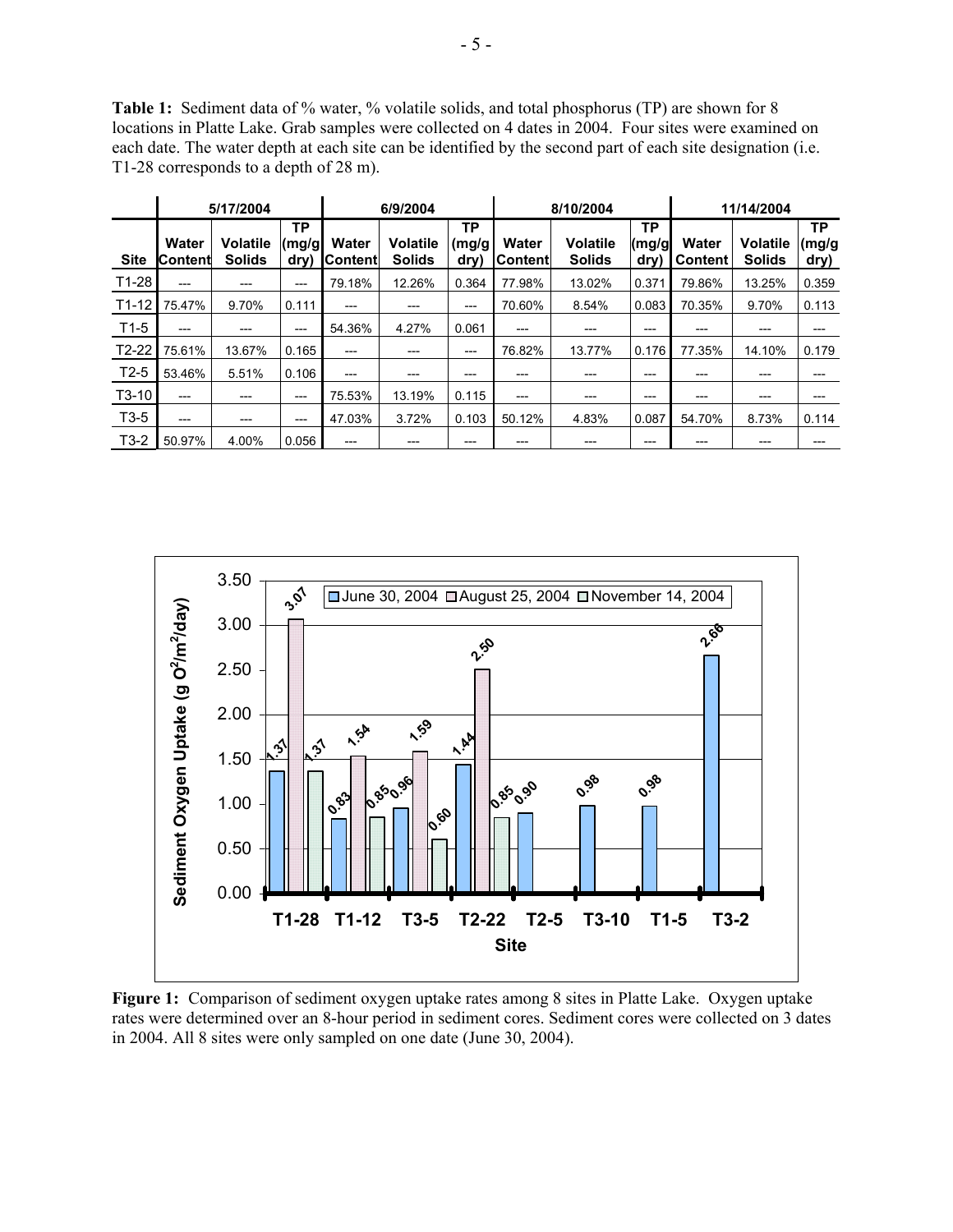

**Figure 2:** Comparison of oxic and anoxic total dissolved phosphorus (TDP) release rates among 4 sites in Platte Lake. Release rates were determined over a 10-day period from sediment cores taken on May 17, 2004. Negative values indicate an uptake of phosphorus.



**Figure 3:** Comparison of oxic and anoxic total dissolved phosphorus (TDP) release rates among 4 sites in Platte Lake. Release rates were determined over a 10-day period from sediment cores taken on June 9, 2004. Negative values indicate an uptake of phosphorus.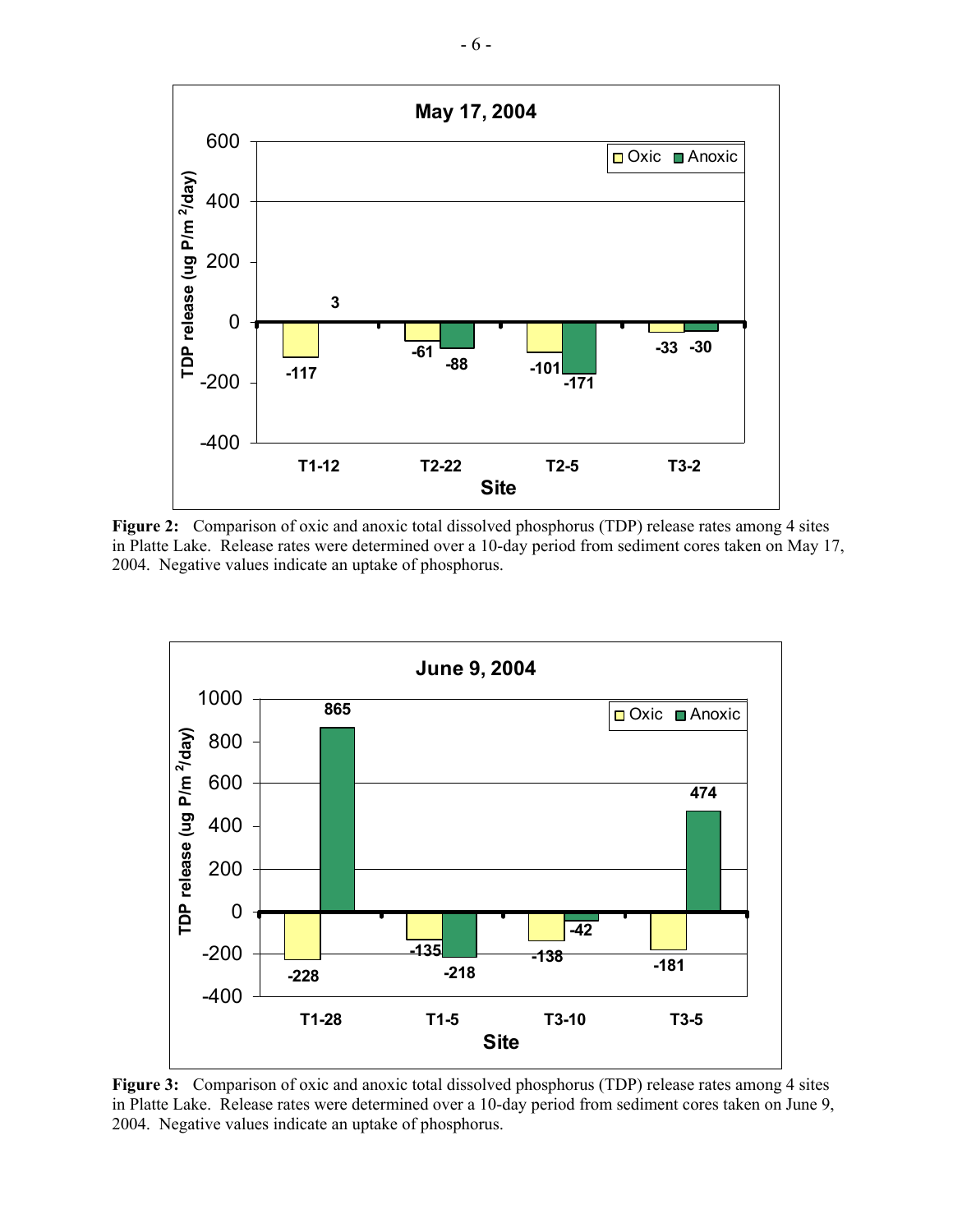

**Figure 4:** Comparison of oxic and anoxic total dissolved phosphorus (TDP) release rates among 4 sites in Platte Lake. Release rates were determined over a 10-day period from sediment cores taken on August 10, 2004. Negative values indicate an uptake of phosphorus.



**Figure 5:** Comparison of anoxic total dissolved phosphorus (TDP) release rates among 4 sites in Platte Lake. Release rates were determined over a 10-day period from sediment cores taken on November 14, 2004. Negative values indicate an uptake of phosphorus.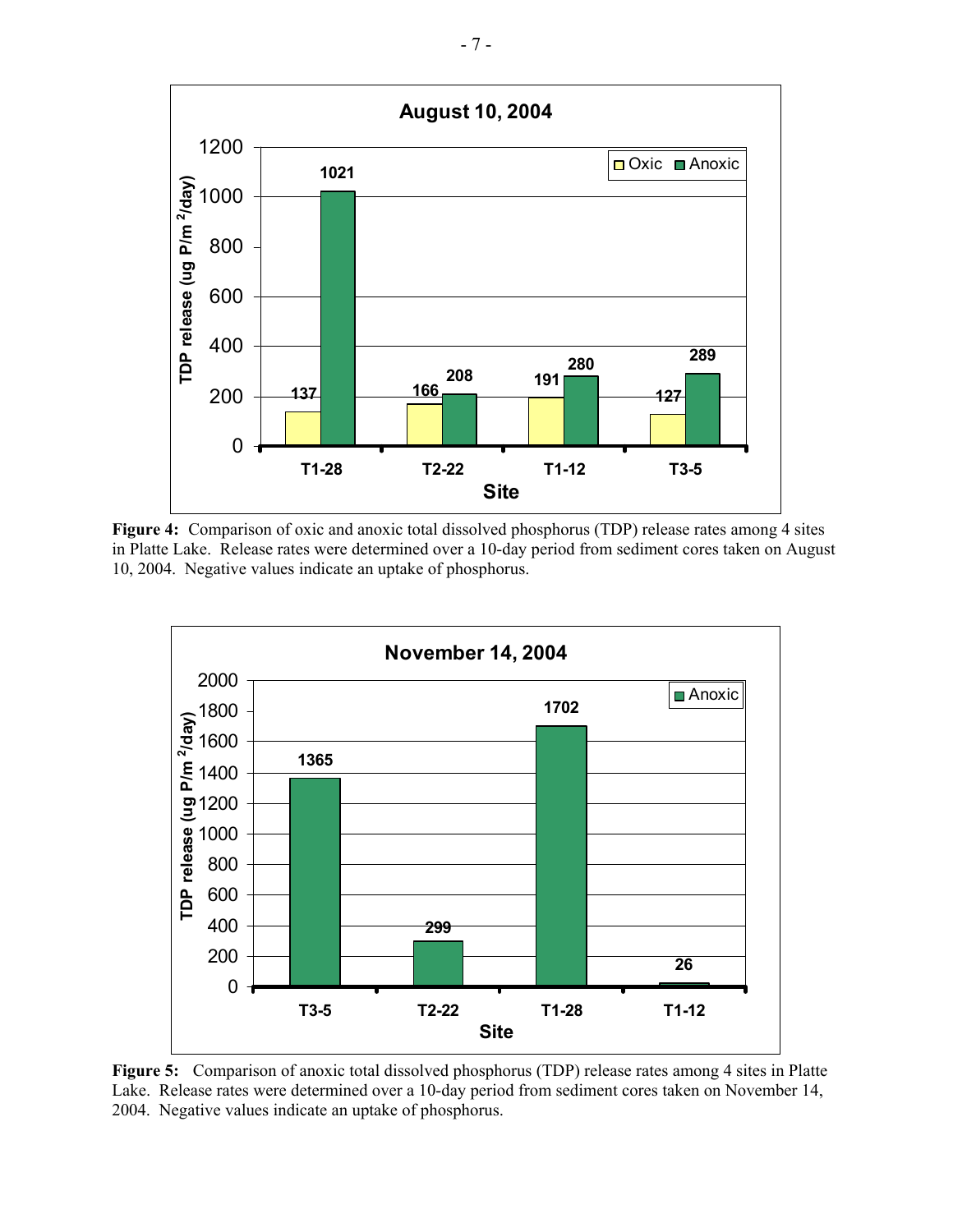## **Discussion**

 Variation in sediment characteristics between locations in Platte Lake is apparent, especially between shallow-water and deep-water locations. It was expected that total sediment phosphorus and % volatile solids would increase with depth in Platte Lake, and this prediction has generally held true over multiple sampling periods (*Table 1*). The deepest part of Platte Lake (T1-28) has repeatedly been found to contain the highest total sediment phosphorus, whereas the lowest total sediment phosphorus concentrations have mainly come from the shallowest sites (T3-2; T3-5; T1-5). As was seen for total sediment phosphorus, % volatile solids were lowest at the 2 m and 5 m sites. However, comparing % volatile solids between locations, it was unexpected that site T2-22 contained slightly higher % volatile solids than site T1-28. In addition, site T3-10 was shown to have a high % water and a high % volatile solids, which is surprising considering the low % water and low volatile solids content measured at similar depths, although the total sediment phosphorus concentration at site T3-10 was comparable to total sediment phosphorus at the other shallow water sites.

 As predicted, sites T1-28 and T2-22 have shown high sediment oxygen uptake rates in comparison to other locations in Platte Lake (*Figure 2).* The *in situ* duration of anoxia compared to the other sites along with high % volatile solids and high total phosphorus are likely interrelated with high sediment oxygen uptake. Furthermore, site T3-2 showing the highest sediment oxygen uptake on 6/30/04 was unanticipated. Given that site T3-2 has not been examined since 6/30/04, speculation on relative importance and any possible causes is difficult. In addition, the high sediment oxygen uptake rates at all four sites observed in the cores collected on 8/25/04 are likely explained by a combination of sustained low dissolved oxygen during summer stratification and of high organic matter accumulation by late summer. Dissolved oxygen in the hypolimnion of Platte Lake would be expected to be in the lowest concentrations during the end of the summer anoxic period, thus resulting in higher sediment oxygen uptake rates at this time.

As expected, anoxic sediment cores from site T1-28 have consistently shown the highest phosphorus release rates. The high anoxic phosphorus release rates from site T1-28 are likely related to the high volatile solids and high total sediment phosphorus. Additionally, anoxic phosphorus release rates from

- 8 -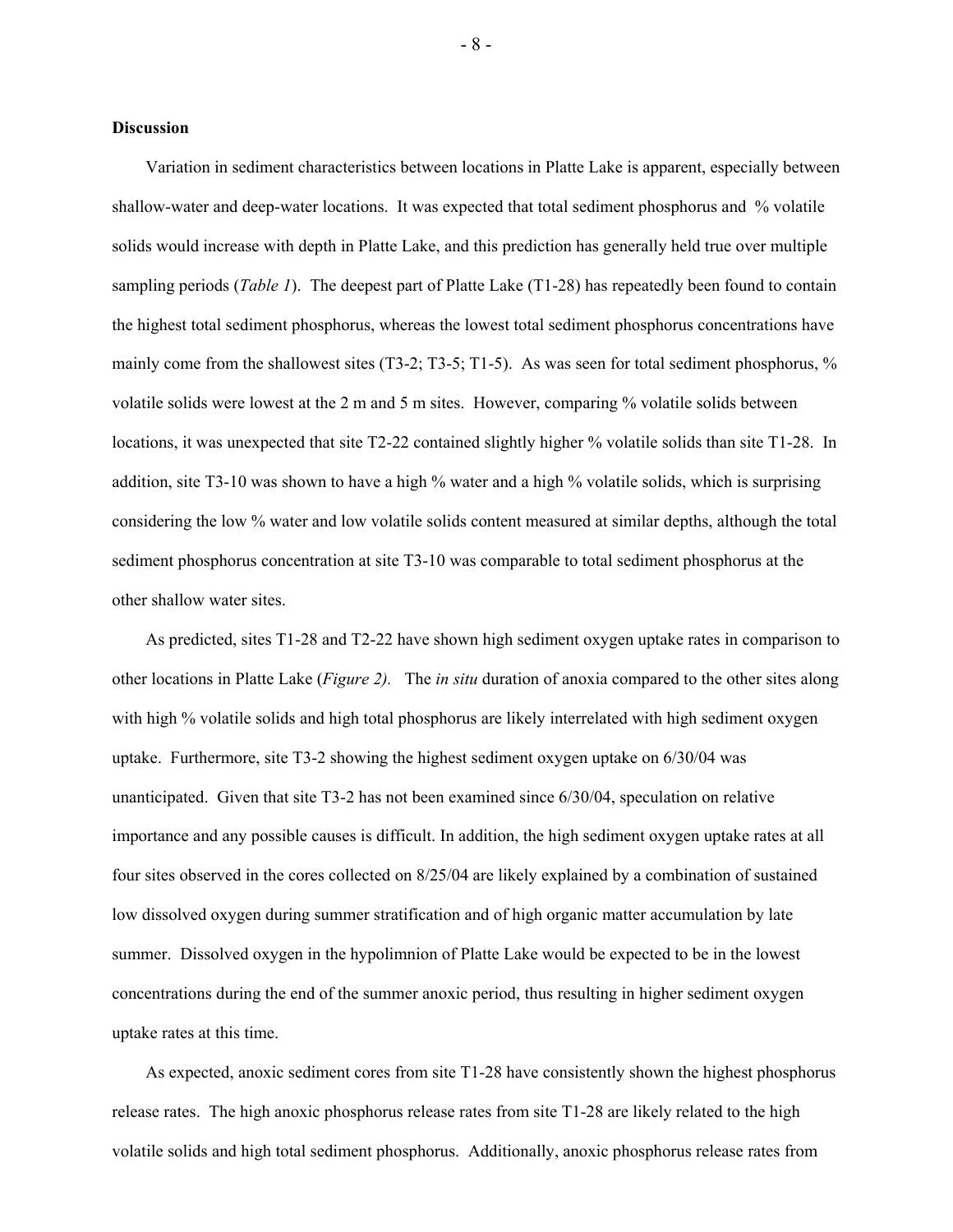T1-28 have progressively increased with each later sampling date in 2004. The greatest anoxic phosphorus release during the fall collection date may be attributed to an increased accumulation of detritus during early fall. Furthermore, the return of oxic conditions during fall turnover may have accelerated decomposition while simultaneously restricting sediment phosphorus release. If indeed this does occur in Platte Lake, application of anoxic conditions to sediment cores collected during late fall would therefore be expected to yield high anoxic phosphorus release rates. The negative phosphorus release rates seen mainly in oxic cores support the likelihood that high oxygen concentrations fix phosphorus in some sediments. Some possible explanations for the negative release rates may be attributed to biological assimilation of phosphorus or chemical adsorption during high oxygen conditions.

Sediment cores from sites other than T1-28 have also been shown to produce substantial anoxic phosphorus release rates (site T3-5 in *Figure 5*). However, under natural lake conditions, anoxic phosphorus release from shallow sites (i.e., T3-5) is not likely due to continued high oxygen levels. Thus, naturally sustained oxic conditions in the shallow-water areas of Platte Lake may be trapping releasablephosphorus that would otherwise be recycled back into the water column during seasonal anoxic conditions. For the most part, with the exception of site T1-28, the other seven locations in Platte Lake to date have not shown substantial phosphorus release. Moreover, considering the high % volatile solids and the high sediment oxygen uptake of site T2-22, it is somewhat surprising that the phosphorus release rates of site T2-22 have been comparable to the release rates of the shallow-water sites. It may be possible that site T2-22 contains a high percentage of organically-bound phosphorus that is fixed in the sediment and not released during anoxia.

The characterization of the sediment including oxygen uptake and phosphorus release rates throughout Platte Lake has proceeded into 2005. Another sediment core collection for sediment oxygen uptake and anoxic phosphorus release analyses was conducted on 2/23/05, and an additional collection will likely take place by mid-summer of 2005. Furthermore, statistical analysis of data will provide essential information when sample collection has been fully completed.

- 9 -